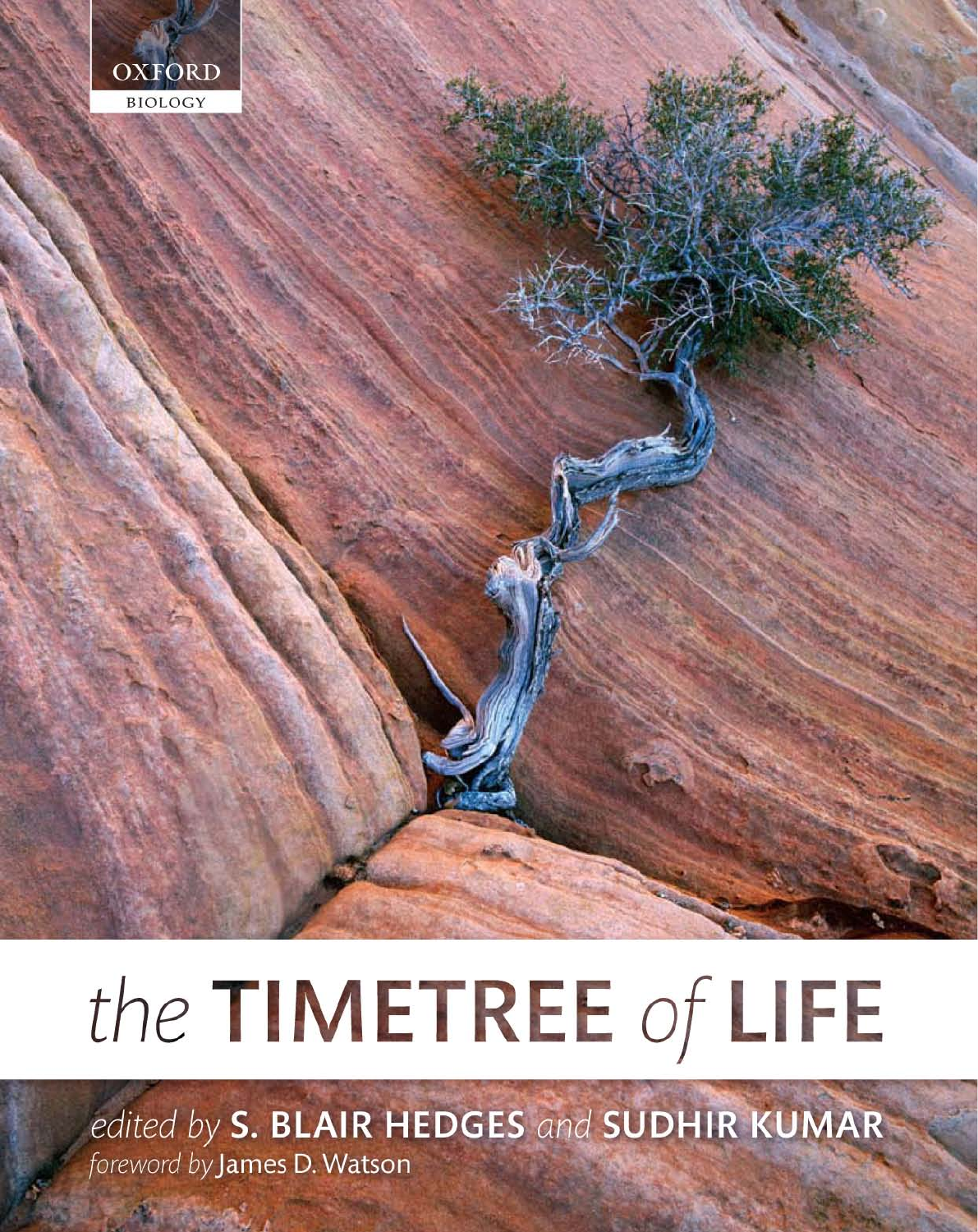# Shorebirds (Charadriiformes)

#### *Allan J. Baker* a,b,*\* and Sérgio L. Pereira*<sup>a</sup>

a Department of Natural History, Royal Ontario Museum, 100 Queen's Park Crescent, Toronto, ON, Canada; bDepartment of Ecology and Evolutionary Biology, University of Toronto, Toronto, ON, Canada \*To whom correspondence should be addressed (allanb@rom. on.ca)

## Abstract

The Order Charadriiformes is a major clade of shorebirds and consists of 19 families, ~90 genera, and 366 species. In DNA sequence trees three major clades representing suborders are recognizable: the Scolopaci (sandpipers and allies), Lari (gulls and allies, plus buttonquail), which form a group, and the Charadrii (plovers and allies). The latest divergence time estimates, incorporating uncertainties in phylogenetic trees and fossil dates, suggest that the Charadriiformes originated in the Cretaceous, about 93 million years ago (Ma), and that charadriiform families radiated mostly in the late Cretaceous (93–66 Ma) but also in the Paleogene (66–23 Ma).

Shorebirds are a diverse cosmopolitan group that forms the monophyletic Order Charadriiformes. They represent one of the largest clades in birds with 366 species classified traditionally in 19 families (1). The order can be divided into three major clades (*2–4*): Scolopaci (sandpipers, jacanas, painted snipes, seedsnipes, and Plains-wanderer), Lari (Crab Plover, coursers and pratincoles, gulls, terns, skimmers, and alcids), and Charadrii (plovers, oystercatchers, Ibisbill, stilts, avocets, sheathbills, and Magellanic Plover) (Fig. 1). Here we review the phylogenetic relationships and estimates of divergence times of the families of shorebirds.

Relationships among taxa and even which taxa should be included in the Charadriiformes has proved difficult in the past, due in part to convergent acquisition of traits involved in exploitation of a range of ecological niches (*4*). Phylogenies derived from an extensive data set of morphological and skeletal characters (*5*) lack resolution at various nodes, and the topologies change depending on how characters are coded and which ones are excluded from analyses (*5–8*). In addition to their incongruence, these trees place the Alcidae as the closest relative of all other Charadriiformes. The three major clades of shorebirds were first detected in DNA–DNA hybridization studies (*9*), in which Charadrii and Lari (including Alcidae) formed a group, closest to Scolopaci, and the buttonquails (Turnicidae), traditionally classified in their own Order Turniciformes, were closest to the rest of the Lari. Phylogenetic analysis of a very large data set of 2954 morphological characters also led to this topology (*10*), but placed the Plains-wanderer (Pedionimidae), jacanas (Jacanidae), and painted snipes (Rostratulidae) outside the Scolopaci, and buttonquails as the closest relative to a group including shorebirds and rails (part of Gruiformes). DNA-sequencing studies subsequently altered this arrangement by joining the Lari and Scolopaci as closest relatives (*2–4, 11, 12*). Additionally, DNA sequence-based phylogenies placed buttonquails as the closest relatives to Lari (*2–4, 12*). Recent phylogenies of 90 recognized genera of charadriiforms showed that plovers and noddies are not monophyletic assemblages, and the enigmatic Egyptian Plover *Pluvianus* is not a plover (*2, 12*), and hence deserves to be placed in its own separate Family Pluvianidae. Similarly, gray and golden plovers *Pluvialis*



Fig. 1 A Red Knot (*Calidris canutus*), Family Scolopacidae, from Delaware Bay, New Jersey, USA. Credit: M. Peck.

A. J. Baker and S. L. Pereira. Shorebirds (Charadriiformes). Pp. 432-435 in *The Timetree of Life*, S. B. Hedges and S. Kumar, Eds. (Oxford University Press, 2009).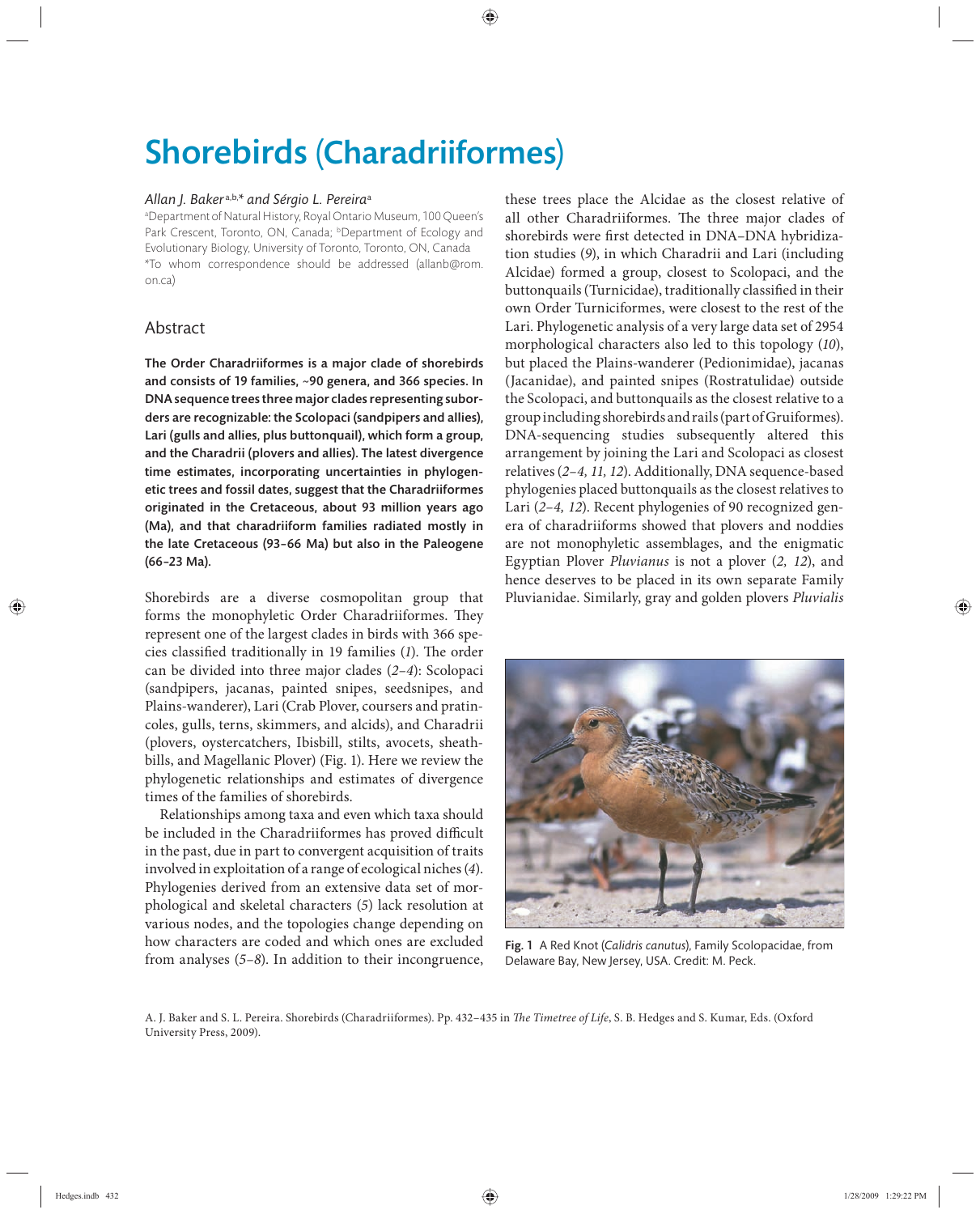

Fig. 2 A timetree of shorebirds (Charadriiformes). Divergence times are from Table 1. *Abbreviation*: K (Cretaceous).

are also considered here in their own family Pluvialidae as they form a distinct lineage more closely related to oystercatchers (Haematopidae), Ibisbill (Ibidorhynchidae), and stilts and avocets (Recurvirostridae) than to typical plovers (Charadriidae) (*2, 12*). A multiple gene phylogeny of the terns (*13*) found 11 clades that were each classified in separate genera, expanding on the seven or 10 genera recognized previously (*14, 15*). Parallel evolution and retention of ancestral morphological states was inferred when they were mapped on a multigene phylogeny of the shanks (16). The phylogenetic affinities of sandgrouse (*Pterocles*) have been debated over a century (*10*). Morphological characters suggest a closer relationship between sandgrouse and pigeons (Columbiformes) (*10*), and DNA studies do not support a close relationship between *Pterocles* and shorebirds (*2*, *4, 12*).

Estimates of divergence time within shorebirds (Table 1) based on analyses of mitochondrial DNA sequences (*2, 4, 17–20*) agree that the group originated in the Cretaceous, and some lineages have survived the Cretaceous–Paleogene mass extinction. However, other studies that included fewer shorebird lineages, and used different time constraints based on the fossil record or other molecular time estimates (*21, 22*) have suggested younger ages for the origin of Charadriiformes. We opted to show a timetree (Fig. 2) based in the most comprehensive study for the group, which includes members of all families and 93% of all genera, and used 14 fossil dates as internal constraints within Charadriiformes to properly account for uncertainties in fossil ages (*2*). Additionally, the minimum age of the root was taken from a study of vertebrates in which additional external fossil ages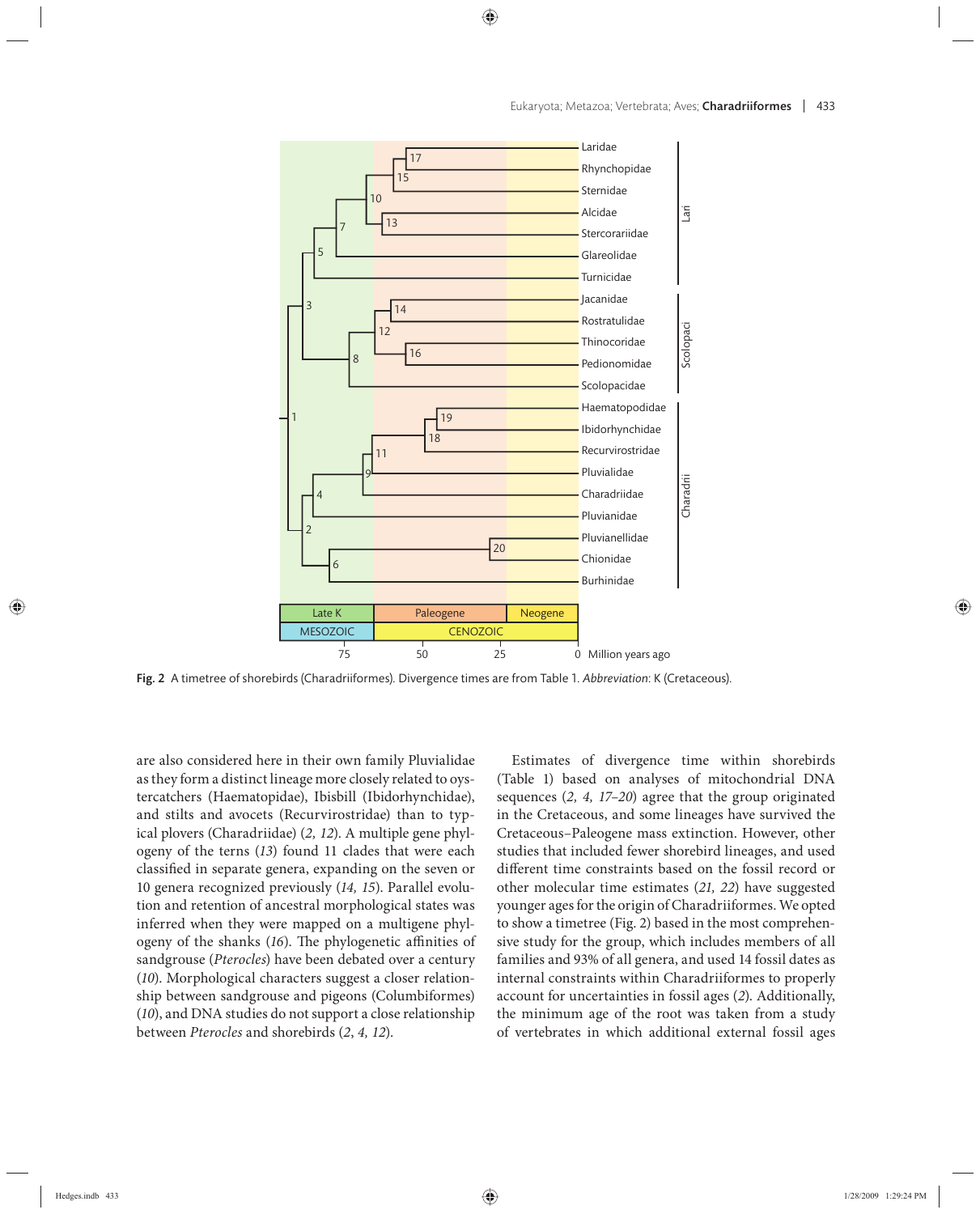| <b>Timetree</b> |      | <b>Estimates</b> |            |                          |           |                          |           |
|-----------------|------|------------------|------------|--------------------------|-----------|--------------------------|-----------|
| Node            | Time | Ref. (2)         |            | Ref. (4)                 |           | Ref. (18)                |           |
|                 |      | <b>Time</b>      | CI         | <b>Time</b>              | CI        | <b>Time</b>              | CI        |
| 1               | 93.1 | 93.1             | $102 - 85$ |                          |           | 81.7                     | $94 - 69$ |
| 2               | 88.6 | 88.6             | $98 - 80$  | 65.6                     | $79 - 51$ | 75.6                     | $88 - 62$ |
| 3               | 88.5 | 88.5             | $98 - 80$  | 75.8                     | $80 - 66$ |                          |           |
| 4               | 85.1 | 85.1             | $95 - 76$  | $ \,$                    |           |                          |           |
| 5               | 84.7 | 84.7             | $94 - 76$  | 71.8                     | $78 - 61$ |                          |           |
| 6               | 79.9 | 79.9             | $90 - 70$  | 54.0                     | $67 - 42$ |                          |           |
| 7               | 77.6 | 77.6             | $87 - 69$  | 45.2                     | $56 - 37$ | 64.5                     | $78 - 51$ |
| 8               | 73.4 | 73.4             | $83 - 64$  | 63.8                     | $70 - 57$ | 63.4                     | $77 - 48$ |
| 9               | 69.0 | 69.0             | $79 - 60$  | 32.8                     | $44 - 22$ | 62.4                     | 77-47     |
| 10              | 68.0 | 68.0             | $77 - 60$  | 36.0                     | $44 - 25$ | 51.8                     | $67 - 38$ |
| 11              | 66.1 | 66.1             | $76 - 57$  |                          |           | $\overline{\phantom{a}}$ |           |
| 12              | 65.2 | 65.2             | $75 - 56$  | 52.1                     | $60 - 45$ | 49.5                     | $64 - 32$ |
| 13              | 62.9 | 62.9             | $72 - 55$  | $\overline{\phantom{a}}$ |           | 45.6                     | $59 - 31$ |
| 14              | 60.1 | 60.1             | $70 - 51$  | 45.8                     | $54 - 38$ |                          |           |
| 15              | 59.3 | 59.3             | $68 - 51$  | 24.4                     | $33 - 17$ |                          |           |
| 16              | 55.3 | 55.3             | $66 - 46$  | 52.1                     | $60 - 45$ |                          |           |
| 17              | 55.2 | 55.2             | $64 - 47$  | 22.7                     | $33 - 16$ |                          |           |
| 18              | 49.2 | 49.2             | $59 - 40$  | 13.9                     | $22 - 7$  | 45.4                     | $64 - 30$ |
| 19              | 45.3 | 45.3             | $56 - 36$  | 19.1                     | $28 - 12$ |                          |           |
| 20              | 28.3 | 28.3             | $37 - 21$  | 19.0                     | $29 - 12$ |                          |           |

Table 1. Divergence times (Ma) and their confidence/credibility intervals (CI) among shorebirds (Charadriiformes).

Note: Node times in the timetree are from ref. (2). Ref. (4) provides results from a combined analysis of the nuclear RAG1 gene and three mitochondrial genes, and ref. (18) provides results from the analyses of partial mtDNA genome sequences.

had been employed (19). The common ancestor of the Charadriiformes is estimated to have occurred between 85 and 102 Ma, with a mean estimate of 93 Ma. The much older age of the common ancestor than estimated in (*4*) is because the age of the root was previously fixed at 78 Ma, which in turn was based on a molecular age calculated from mtDNA genome sequences (*23*). Similarly, in an admittedly conservative approach in which calibrations of 62 Ma for the divergence of storks and penguins and 66 Ma for the origin of the Anseriformes (*24–26*) were used as minimal fossil anchor-points, the Charadriiformes was estimated to have originated about 69 Ma (*22*).

The three suborders of Charadriiformes diverged in the late Cretaceous 98–79 Ma, with a mean estimate of ~88 Ma. Fourteen ancestors of extant lineages were estimated to have occurred before the Mesozoic–Cenozoic boundary (66 Ma). Ten existing families and the two monogeneric lineages that need to be elevated to family status (Pluvialidae and Pluvianidae) also predated this boundary (Fig. 2). Diversification of genera, however, predominantly occurred after the asteroid impact, from the Paleocene to the mid-Miocene (66–15 Ma) (*4*). The survival of so many lineages dating from an origin in the late Cretaceous (*22*, *23, 27, 28*) may explain why it has been historically difficult to determine the limits of the Charadriiformes, as many ancient forms have disparate morphologies as they adapted to a wide range of ecological niches over vast timescales.

## Acknowledgments

Support was provided by Canada Natural Sciences and Engineering Research Council, Royal Ontario Museum